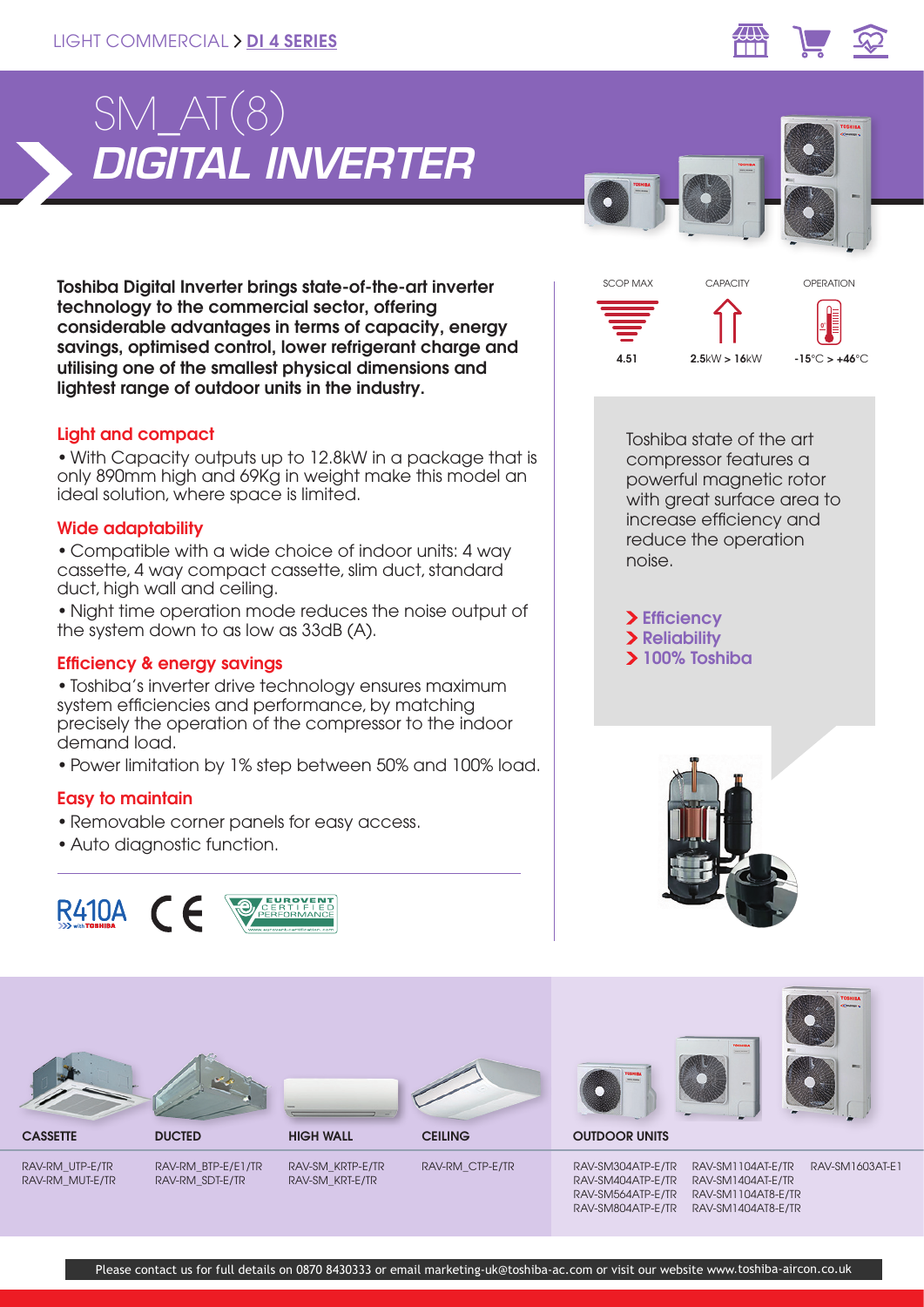



# Big DI has been designed to provide a high capacity output from a very small foot print.

# High efficiency and energy savings

• Best EER and COP in its class incorporating Toshiba's exclusive Inverter twin-rotary compressor made in Japan.

- Compliant with ERP directive lot 21.
- Top class part load efficiency.

### Wide adaptability

• Allows connection of four indoor units (same type and capacity) to one outdoor unit.

• Compatible with a wide choice of indoor units: 4-way cassette, 4-way compact cassette, slim duct, standard duct, high-wall and ceiling.

#### Safe and reliable

- Built-in leak detection system.
- Compliant with the child finger entrapment regulation.









INDOOR UNITS OUTDOOR UNITS

RAV-SM\_DTP-E/TR RAV-SM2246AT8-E/TR RAV-SM2806AT8-E/TR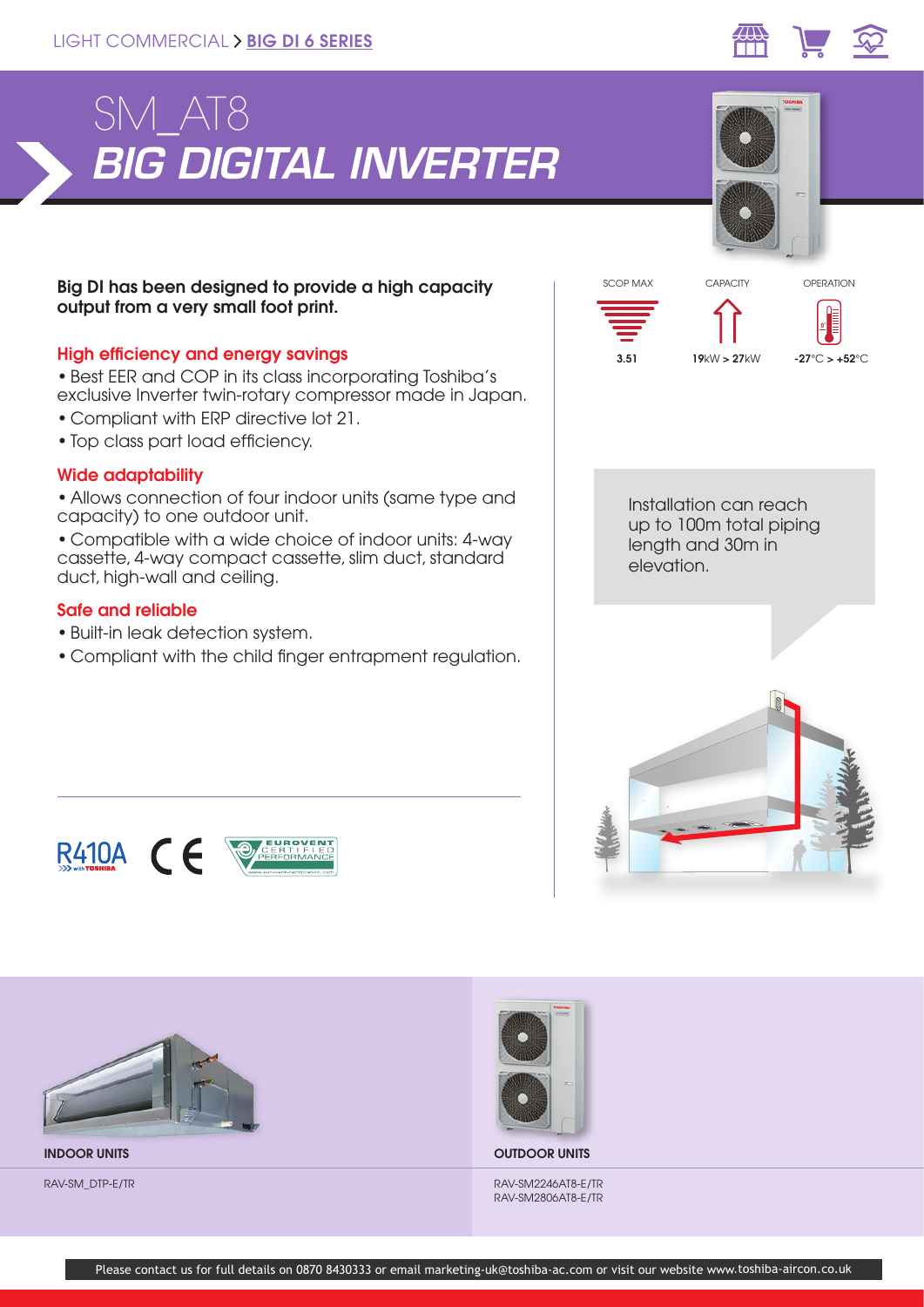#### *DIGITAL INVERTER* Physical data outdoor - 1Ph

| <b>Outdoor unit</b>        |               |    | RAV-SM304ATP-E/TR | RAV-SM404ATP-E/TR | RAV-SM564ATP-E/TR |                 |                 | RAV-SM804ATP-E/TR RAV-SM1104ATP-E/TR RAV-SM1404ATP-E/TR | <b>RAV-SM1603AT-E1</b> |
|----------------------------|---------------|----|-------------------|-------------------|-------------------|-----------------|-----------------|---------------------------------------------------------|------------------------|
|                            |               |    | $1$ HP            | $1.5$ HP          | $2$ HP            | $3$ HP          | 4 HP            | <b>5 HP</b>                                             | 6 HP                   |
| Air flow                   | $m^3/h - 1/s$ |    | 1800 - 500        | $2200 - 611$      | $2400 - 667$      | $2700 - 750$    | 4080 - 1133     | 4200 - 1167                                             | 6180 - 1717            |
| Sound pressure level       | dB(A)         | C  | 46                | 49                | 46                | 48              | 53              | 54                                                      | 51                     |
| Sound power level          | dB(A)         | С  | 61                | 64                | 63                | 65              | 70              | 70                                                      | 68                     |
| Operating range            | $^{\circ}$ C  | C  | $-15/46$          | $-15/46$          | $-15/46$          | $-15/46$        | $-15/46$        | $-15/46$                                                | $-15/43$               |
| Sound pressure level       | dB(A)         | н  | 47                | 50                | 48                | 52              | 54              | 55                                                      | 53                     |
| Sound power level          | dB(A)         | H. | 62                | 65                | 65                | 69              | 71              | 71                                                      | 70                     |
| Operating range            | $^{\circ}$ C  | H. | $-15/24$          | $-15/24$          | $-15/15$          | $-15/15$        | $-15/15$        | $-15/15$                                                | $-15/15$               |
| Dimensions (HxWxD)         | mm            |    | 550x780x290       | 550x780x290       | 550x780x290       | 550x780x290     | 890x900x320     | 890x900x320                                             | 1340x900x320           |
| Weight                     | kg            |    | 33                | 39                | 40                | 44              | 68              | 68                                                      | 99                     |
| Compressor type            |               |    | DC Twin Rotary    | DC Twin Rotary    | DC Twin Rotary    | DC Twin Rotary  | DC Twin Rotary  | DC Twin Rotary                                          | DC Twin Rotary         |
| Flare connections          |               |    |                   |                   |                   |                 |                 |                                                         |                        |
| Gas                        | in.           |    | 3/8               | 1/2               | 1/2               | 5/8             | 5/8             | 5/8                                                     | 5/8                    |
| Liquid                     | in            |    | 1/4               | 1/4               | 1/4               | 3/8             | 3/8             | 3/8                                                     | 3/8                    |
| Minimum pipe length        | m             |    | $\overline{2}$    | 2                 | 5                 | 5               | 5               | 5                                                       | 5                      |
| Maximum pipe length        | m             |    | 20                | 20                | 30                | 30              | 50              | 50                                                      | 50                     |
| Maximum height difference  | m             |    | 10                | 10                | 30                | 30              | 30              | 30                                                      | 30                     |
| Chargeless pipe length     | m             |    | 15                | 15                | 20                | 20              | 30              | 30                                                      | 30                     |
| Refrigerant charge (R410A) | kg            |    | 0.94              | 1.65              | 1.3               | 2.01            | 3.3             | 3.3                                                     | 3.3                    |
| Power supply               | V-ph-Hz       |    | 220/240-1-50/60   | 220/240-1-50/60   | 220/240-1-50/60   | 220/240-1-50/60 | 220/240-1-50/60 | 220/240-1-50/60                                         | 220/240-1-50/60        |

#### *DIGITAL INVERTER* Physical data outdoor - 3Ph

| Outdoor unit               |               |              | RAV-SM1104AT8P-E/TR<br>4 HP | RAV-SM1404AT8P-E/TR<br><b>5 HP</b> |
|----------------------------|---------------|--------------|-----------------------------|------------------------------------|
| Air flow                   | $m^3/h - 1/s$ |              | 4080 - 1133                 | 4200 - 1167                        |
| Sound pressure level       | dB(A)         | C            | 53                          | 54                                 |
| Sound power level          | dB(A)         | C            | 70                          | 70                                 |
| Operating range            | $^{\circ}$ C  | С            | $-15/46$                    | $-15/46$                           |
| Sound pressure level       | dB(A)         | H            | 54                          | 55                                 |
| Sound power level          | dB(A)         | Н            | 71                          | 71                                 |
| Operating range            | $^{\circ}$ C  | $\mathsf{H}$ | $-15/15$                    | $-15/15$                           |
| Dimensions (HxWxD)         | mm            |              | 890x900x320                 | 890x900x320                        |
| Weight                     | kg            |              | 69                          | 69                                 |
| Compressor type            |               |              | DC Twin Rotary              | DC Twin Rotary                     |
| Flare connections          |               |              |                             |                                    |
| Gas                        | in            |              | 5/8                         | 5/8                                |
| Liquid                     | in.           |              | 3/8                         | 3/8                                |
| Minimum pipe length        | m             |              | 5                           | 5                                  |
| Maximum pipe length        | m             |              | 50                          | 50                                 |
| Maximum height difference  | m             |              | 30                          | 30                                 |
| Chargeless pipe length     | m             |              | 30                          | 30                                 |
| Refrigerant charge (R410A) | kg            |              | 3.3                         | 3.3                                |
| Power supply               | V-ph-Hz       |              | 380/415-3-50, 380-3-60      | 380/415-3-50, 380-3-60             |

C: cooling mode H: heating mode